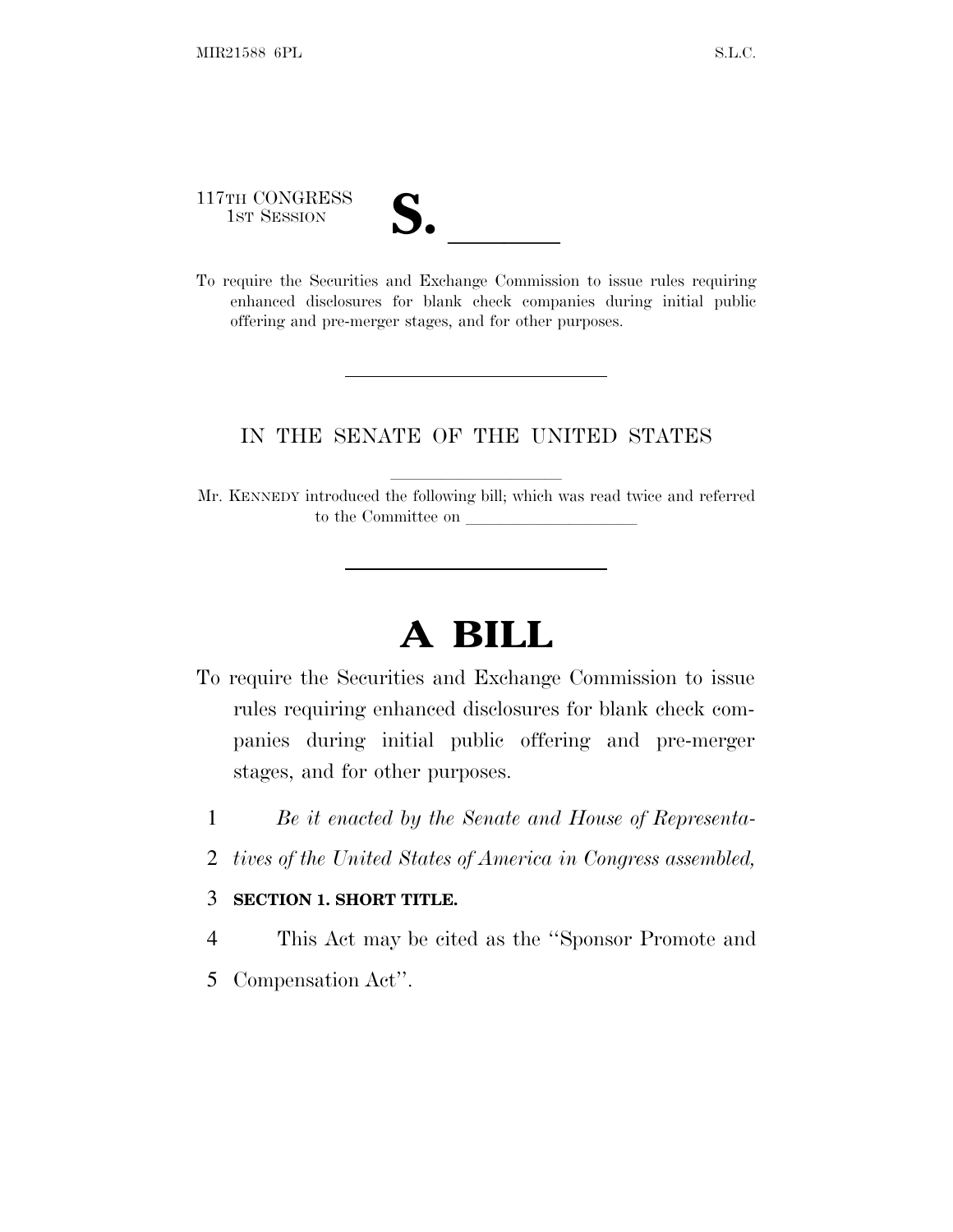| 1              | SEC. 2. ENHANCED DISCLOSURES FOR BLANK CHECK COM-       |
|----------------|---------------------------------------------------------|
| $\overline{2}$ | DURING IPO AND<br><b>PANIES</b><br><b>PRE-MERGER</b>    |
| 3              | STAGES.                                                 |
| 4              | (a) DEFINITIONS.—In this section—                       |
| 5              | (1) the term "blank check company" has the              |
| 6              | meaning given the term in section $7(b)(3)$ of the Se-  |
| 7              | curities Act of 1933 (15 U.S.C. $77g(b)(3)$ ); and      |
| 8              | (2) the term "Commission" means the Securi-             |
| 9              | ties and Exchange Commission.                           |
| 10             | (b) DISCLOSURES.—Not later than 120 days after          |
| 11             | the date of enactment of this Act, the Commission shall |
| 12             | issue rules—                                            |
| 13             | (1) establishing enhanced disclosures for blank         |
| 14             | check companies during an initial public offering or    |
| 15             | prior to a merger, which shall require the disclosure   |
| 16             | $of$ —                                                  |
| 17             | (A) the amount of eash per share expected               |
| 18             | to be held by the blank check company imme-             |
| 19             | diately prior to the merger under various re-           |
| 20             | demption scenarios;                                     |
| 21             | (B) any side payments or agreements to                  |
| 22             | pay sponsors, blank check company investors,            |
| 23             | or private investors in public equity for their         |
| 24             | participation in the merger, including any              |
| 25             | rights or warrants to be issued post-merger and         |